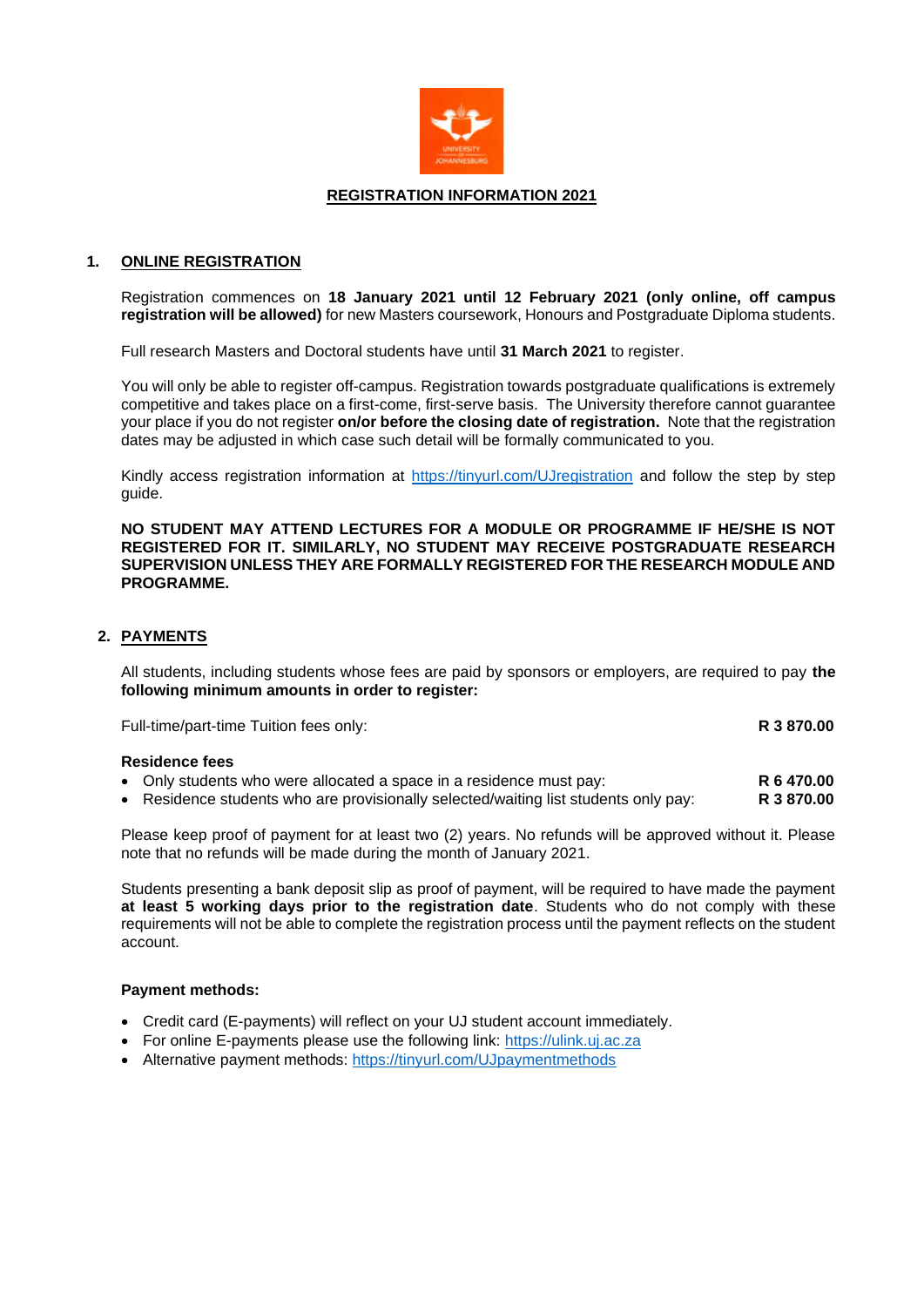# **3. PAYMENTS**

## **3.1 FINANCIAL LIABILITY UPON TOTAL CANCELLATION OF STUDIES OR CANCELLATION OF CERTAIN MODULES**

**3.2 Please note that should you decide not to continue with your studies you have to cancel your registration at the university.** 

### **3.3 The following cancellation rules apply**

### **3.3.1 Total cancellation of studies**

- Cancellation on or before 20 March 2021: total remission of tuition fees with the exception of the registration fee and ICT levy.
- Cancellation after 20 March 2021 as indicated in point 3.3.2

## **3.3.2 Cancelation of modules**

| <b>First semester modules:</b>                                 | <b>Second semester modules:</b>                           |  |  |
|----------------------------------------------------------------|-----------------------------------------------------------|--|--|
| • Cancellation on or before 20 March: No fees payable          | • Cancellation on or before 01 August: No fees<br>payable |  |  |
| • Cancellation on or before 12 April: 50% credit is<br>granted | • Cancellation after 01 August: No credit is<br>granted   |  |  |
| • Cancellation after 12 April: No credit is granted            |                                                           |  |  |

|           | <b>Year Modules:</b>                                       |
|-----------|------------------------------------------------------------|
|           | Cancellation on or before 20 March: No fees payable        |
| $\bullet$ | Cancellation on or before 12 April: 75% credit is granted  |
| $\bullet$ | Cancellation on or before 01 August: 50% credit is granted |
| $\bullet$ | Cancellation after 01 August: No credit is granted         |

## **3.4 CHANGES TO REGISTRATION**

- Students will be able to add or cancel modules on the online registration system.
- In order to change or cancel a qualification, students will be required to complete the cancellation request form. Failure to do so will result in students being liable for the fees of the relevant year.
- Additions of modules can only be done during the registration period. No further additions of modules will be permitted.
- Students with 2nd semester modules outstanding must also register during the January registration period.
- Telephonic cancellations will not be accepted.
- Requests for cancellation of studies or modules should be submitted to the relevant faculty officer.
- Students who fail to notify the University officially before the prescribed dates will forfeit any claim to the reimbursement of fees paid.

# **4. TRANSFER STUDENTS**

Please note that places for transfer students are very limited. Students transferring from another university to the University of Johannesburg are required to register during the registration period. (25 January 2021 until 12 February 2021)

First year postgraduate students, who obtained their undergraduate qualification from another university, are required to submit a complete academic record (indicating completion), a certificate of good conduct, and a copy of the applicable degree certificate as well as an ID to their respective college/faculty. The aforementioned documents should be certified. Credit transfer requests must be approved by the relevant lecturer. Please contact the college/faculty for information.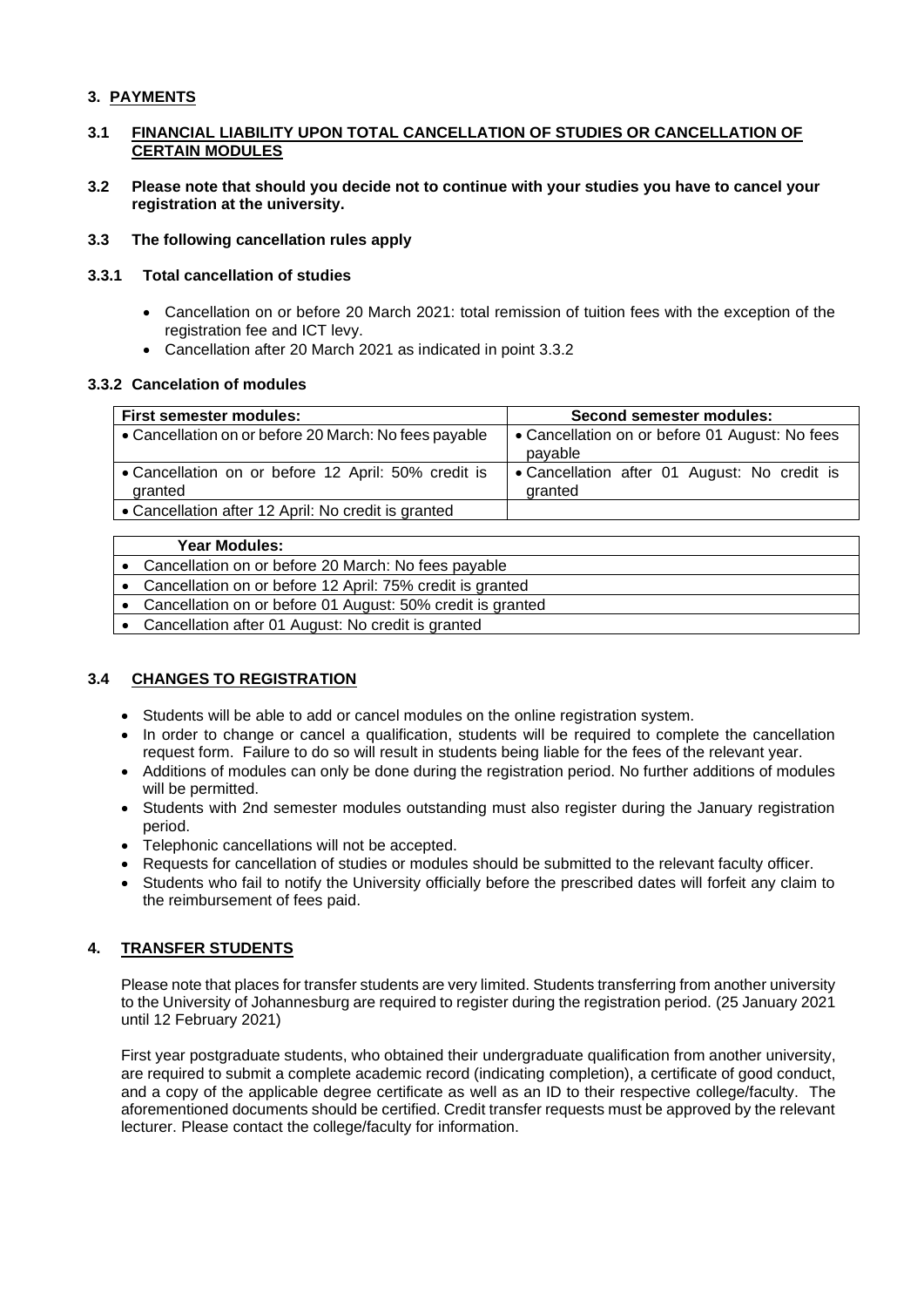The documents must be emailed to the relevant Faculty Officer by the 18th of January 2021. The subject line must indicate the qualification you have been accepted for as well as your student number. Please ensure that all certified documents emailed indicate your student number.

# **5. REGISTRATION SUPPORT**

The following registration support is available during weekdays 07:30 – 16:00

- Call Centre on 011 559 4555 or Online chat facility
- Email to College / Faculty (see point 6)

| <b>COLLEGE/</b><br><b>FACULTY</b>                    | <b>EMAIL ADDRESSES</b>                      |                                                                                                                                                                                                                                                     | <b>CAMPUS</b>                    |  |
|------------------------------------------------------|---------------------------------------------|-----------------------------------------------------------------------------------------------------------------------------------------------------------------------------------------------------------------------------------------------------|----------------------------------|--|
|                                                      | Honours/Postgraduate                        |                                                                                                                                                                                                                                                     |                                  |  |
| <b>College of</b>                                    | dheyneke@uj.ac.za or iseeletse@uj.ac.za     |                                                                                                                                                                                                                                                     | Kingsway<br>campus               |  |
| <b>Business and</b>                                  | <b>Masters/Doctorate</b>                    |                                                                                                                                                                                                                                                     |                                  |  |
| <b>Economics</b>                                     | nathanielm@uj.ac.za                         |                                                                                                                                                                                                                                                     | Kingsway<br>campus               |  |
| Faculty of Art,<br>Design and<br><b>Architecture</b> | amaritz@uj.ac.za or hselolo@uj.ac.za        |                                                                                                                                                                                                                                                     | Road<br><b>Bunting</b><br>campus |  |
| <b>Faculty of</b><br><b>Education</b>                | eduqueries@uj.ac.za                         |                                                                                                                                                                                                                                                     | All campuses                     |  |
|                                                      |                                             | Honours/Postgraduate                                                                                                                                                                                                                                |                                  |  |
| <b>Faculty of</b><br><b>Engineering and</b>          | hastingsm@uj.ac.za or febepgassist@uj.ac.za |                                                                                                                                                                                                                                                     | Doornfontein<br>campus           |  |
| the Built<br><b>Environment</b>                      |                                             |                                                                                                                                                                                                                                                     |                                  |  |
|                                                      | pmashaba@uj.ac.za or febehd@uj.ac.za        |                                                                                                                                                                                                                                                     | Kingsway                         |  |
| <b>Faculty of Health</b><br><b>Science</b>           | web-healthscience@uj.ac.za                  |                                                                                                                                                                                                                                                     | campus<br>Doornfontein<br>campus |  |
| <b>Faculty of</b><br><b>Humanities</b>               | $t$ motaung@uj.ac.za                        | <b>Masters MPhil Social Policy and Development</b><br>(Honours, Masters and Doctorates) - African<br>Languages; Afrikaans; English; French; Greek<br>and Latin Studies; Linguistics; Cultural Studies;<br><b>Applied Linguistics; Urban Studies</b> | Kingsway<br>campus               |  |
|                                                      | lvandenberg@uj.ac.za                        | (Honours, Masters and Doctorates) - Industrial<br>Sociology; Social Impact Assessment; Sociology                                                                                                                                                    | Kingsway<br>campus               |  |
|                                                      | ambozana@uj.ac.za                           | (Honours, Masters and Doctorates) - Politics and<br><b>International Relations</b>                                                                                                                                                                  | Kingsway<br>campus               |  |
|                                                      | dbotman@uj.ac.za                            | (Honours, Masters and Doctorates) - Journalism,<br>Film and Television; Religion Studies                                                                                                                                                            | Kingsway<br>campus               |  |
|                                                      | mercials@uj.ac.za                           | (Honours) - Communication Studies (Surname A -<br>Mi); Psychology (Surname A - Me)<br>(Masters) - Psychology (Research);<br><b>Counselling Psychology (Coursework)</b><br>(Doctorates) - Communication Studies                                      | Kingsway<br>campus               |  |
|                                                      | ifadal@uj.ac.za                             | (Honours) - Communication Studies (Surname Mj<br>- Z); Psychology (Surname Mf - Z)<br>(Masters) - Fundamental Communication<br>(Research); Clinical Psychology (Coursework)<br>(Doctorates) - Psychology                                            | Kingsway<br>campus               |  |
|                                                      | edwardl@uj.ac.za                            | (Honours) - Social Policy, Community<br><b>Development</b><br>(Masters) - Clinical Social Work; Community<br><b>Development</b>                                                                                                                     | Kingsway<br>campus               |  |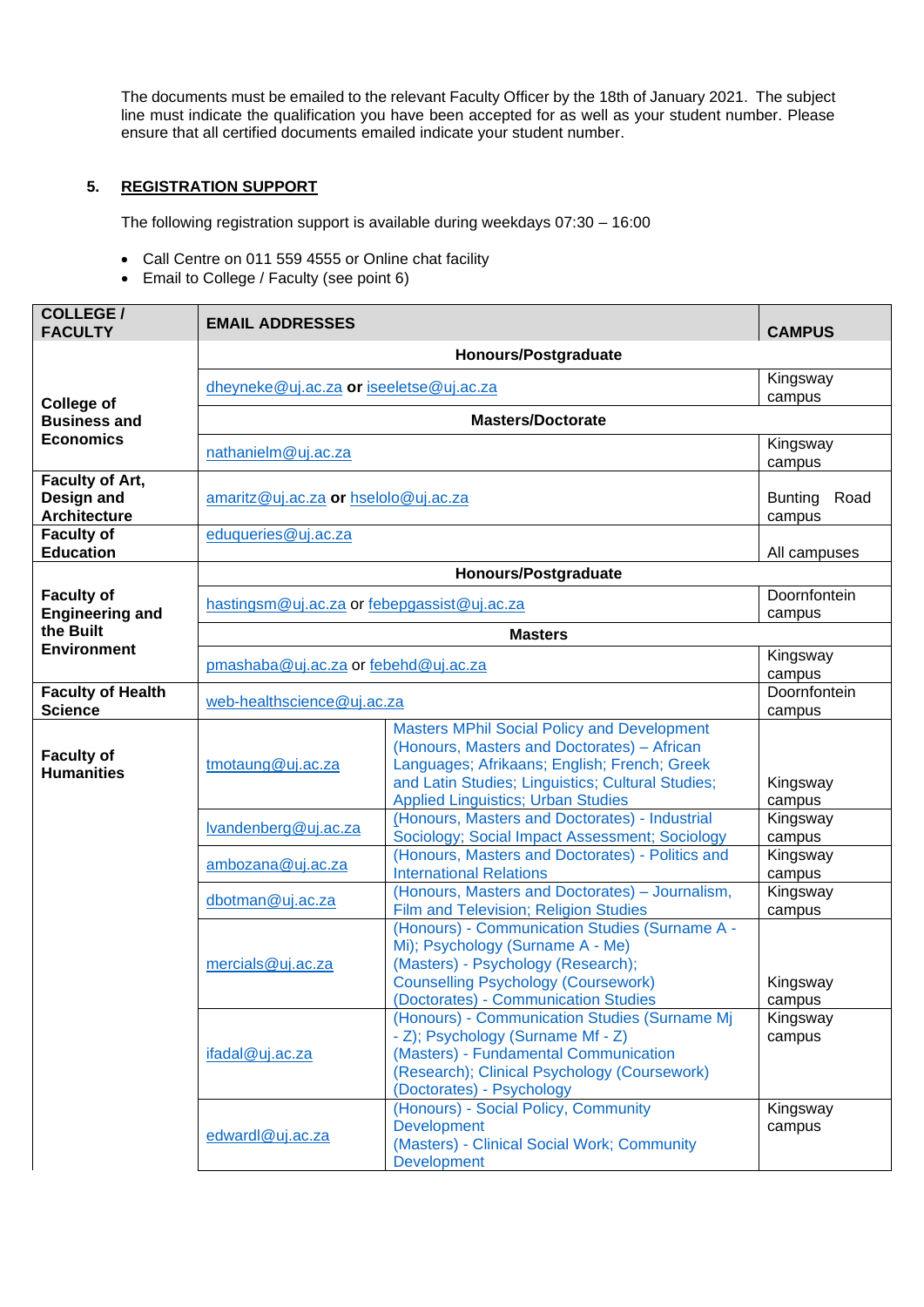|                           |                                           | (Doctorates) - Social Work                                                                                                                                                                                                                        |                    |
|---------------------------|-------------------------------------------|---------------------------------------------------------------------------------------------------------------------------------------------------------------------------------------------------------------------------------------------------|--------------------|
|                           | mmackay@uj.ac.za                          | (Honours) - Historical Studies; African Studies;<br><b>Strategic Communication</b><br>(Masters) - Historical Studies; Corporate<br><b>Communication; Strategic Communication</b><br>(Doctorates) - Historical Studies; Strategic<br>Communication | Kingsway<br>campus |
|                           | rjordaan@uj.ac.za                         | (Honours, Masters and Doctorates) -<br><b>Development Studies</b>                                                                                                                                                                                 | Kingsway<br>campus |
|                           | aphiwes@uj.ac.za                          | <b>Bursaries Honours/Masters and Doctorates;</b><br><b>Postdoc Registrations</b>                                                                                                                                                                  | Kingsway<br>campus |
|                           | hapes@uj.ac.za                            | <b>Bursaries Honours, Masters and Doctorates;</b><br><b>Postdoc Registrations</b>                                                                                                                                                                 | Kingsway<br>campus |
|                           | stheunissen@uj.ac.za                      | (Honours, Masters, Doctorates) - Anthropology,<br>Philosophy Bursaries Honours/Masters and<br><b>Doctorates Postdoc Registrations</b>                                                                                                             | Kingsway<br>campus |
|                           | rmosia@uj.ac.za                           | <b>Transcripts</b>                                                                                                                                                                                                                                | Kingsway<br>campus |
| <b>Faculty of Law</b>     | Kingsway<br>thokozilem@uj.ac.za<br>campus |                                                                                                                                                                                                                                                   |                    |
|                           | <b>Honours</b>                            |                                                                                                                                                                                                                                                   |                    |
|                           | ljbaloyi@uj.ac.za                         |                                                                                                                                                                                                                                                   |                    |
| <b>Faculty of Science</b> | <b>Masters/Doctoral</b>                   |                                                                                                                                                                                                                                                   |                    |
|                           | melissah@uj.ac.za                         |                                                                                                                                                                                                                                                   |                    |

# **6. STUDENT ACCESS CARDS**

Student access cards may be collected on-campus (after you have registered) from Monday 25 January 2021 until Friday 12 February 2021 between 08:00 to 16:00 at the following venues:

| <b>CAMPUS</b> | <b>DATE</b>          | <b>VENUE</b>                                       |
|---------------|----------------------|----------------------------------------------------|
| <b>APB</b>    | 25 Jan - 12 Feb 2021 | Bring your own device venue, Con Cowan Building    |
| <b>APK</b>    | 25 Jan – 12 Feb 2021 | D1 Lab 208                                         |
| DFC           | 25 Jan - 12 Feb 2021 | Samsung Venue, 2 <sup>nd</sup> Floor, Q-K building |
| <b>SWC</b>    | 25 Jan – 12 Feb 2021 | GNA09, Robert Sobukwe Building                     |

## **7. ACADEMIC REGULATIONS**

The Academic Regulations for 2021 will be available on<https://tinyurl.com/UJregulations> and ULink.

## **8. FACULTY RULES AND REGULATIONS (YEARBOOK) 2021**

2021 Yearbooks will be available on College / Faculty web pages.<https://www.uj.ac.za/faculties/>

#### **9. INTERNATIONAL STUDENTS**

Undergraduate and Postgraduate students who are abroad and will still be in their home countries during the registration period may be allowed to register conditionally under the conditions explicated below. (International students who are in South Africa at the time of registration are not eligible for conditional registration).

Requests for conditional registration are approved by the Registrar and the relevant executive dean.